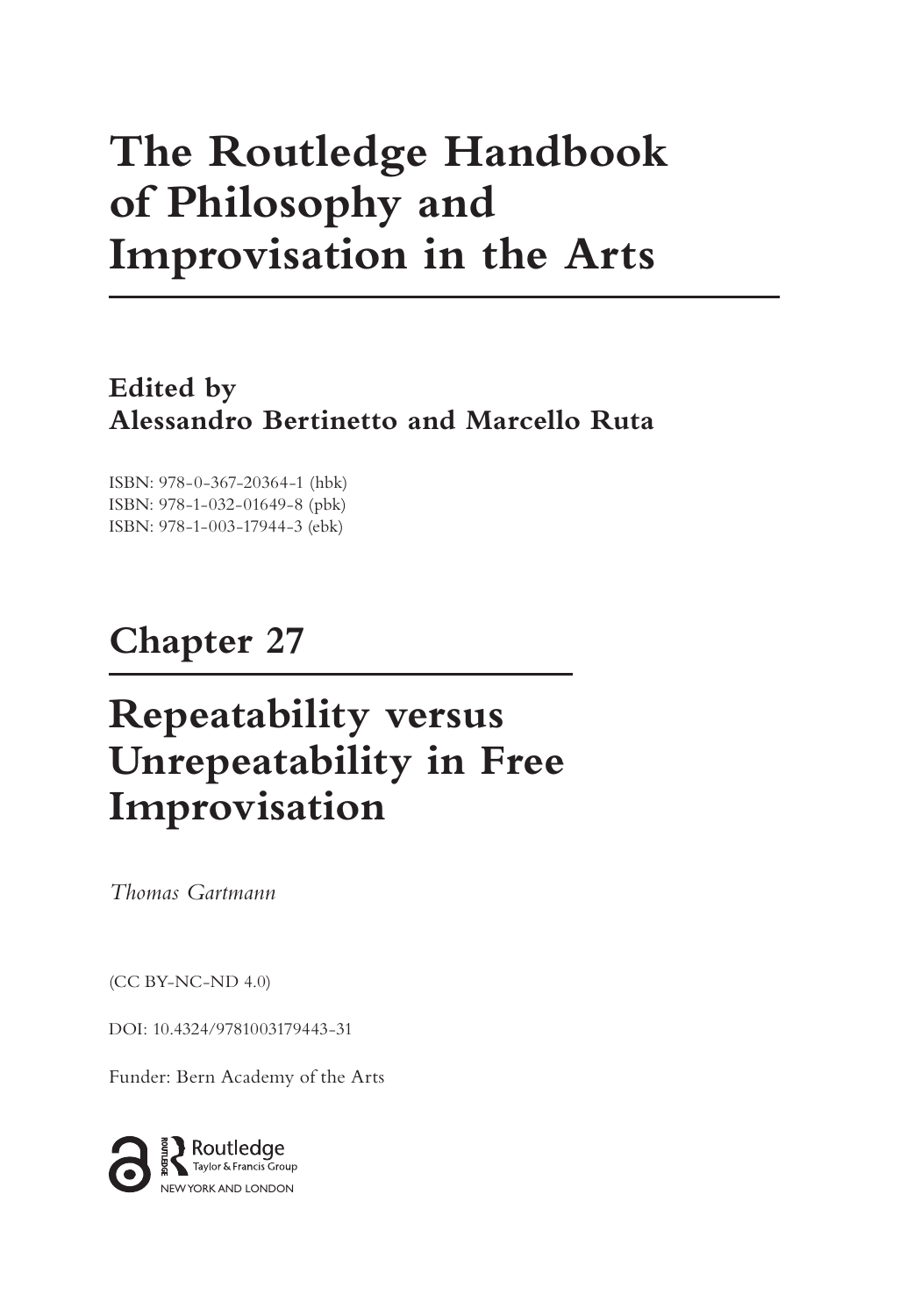## <span id="page-1-0"></span>REPEATABILITY VERSUS UNREPEATABILITY IN FREE IMPROVISATION

## *Thomas Gartmann*

HK: I imagine that for me personally there will be evenings where musically I'll have the feeling: Shit, I'm repeating myself, it cheeses me off. I can't always present new material, but I can present it, musically, in different ways [and contexts]. There will be evenings where I'll have the feeling: I want to do this performance like yesterday's. But usually that doesn't work. There will be such evenings. That can be frustrating, but a musician has to live with that. [The free jazz bass player] Peter Kowald once said, if you do *one* good concert a year, that's great. Whatever that means [9:00–9:39].<sup>1</sup>

The ban on repetition is one of the most important dogmas of free improvisation. This taboo can be explained with the paradox that improvisation means inventing something in the moment, and you can invent something only once. So it presents a constant challenge – especially if you are successful in an improvisation, and would like to repeat your success and the joyfulness of the experience that comes from the flow of it. One could also take Peter Kowald's statement to extremes and say that it's not just "good concerts" that are rare; even those concentrated moments when everything "clicks" are rare too. This is especially true for longstanding bands whose members have been playing with each other for years, and who know how each other reacts in any circumstances. There is yet another pitfall here, which one might classify as both a dogma and a taboo: intention. Free improvisation is not "intentional" music.

Given this state of affairs, the musicians in question do not aim to repeat either a "good concert" or a joyful moment. Instead, they try to create the ideal circumstances that can make such concerts and such moments possible in the first place. Koch-Schütz-Studer had been Switzerland's leading improvisational trio for decades when they tried an experiment in September 2005 that one might justifiably describe as crazy: playing concerts of free improvisation as a trio for thirty evenings, one after the other, featuring two sets of forty minutes each on every night, in a venue designed specifically for them. The abovementioned bans on repetition and on intention seem here to run counter to their very intention to *avoid* repetition every evening for a whole month.

This venture was experimental in several ways – in fact, it was almost scientific in its requirements:

- 1 It had an experimental design under controlled conditions.
- 2 It had a fixed setting, in the same venue with the same duration. These unities were almost Aristotelian, though the third was absent here – that of a unified plot. On the contrary, producing something different every evening proved one of their biggest challenges.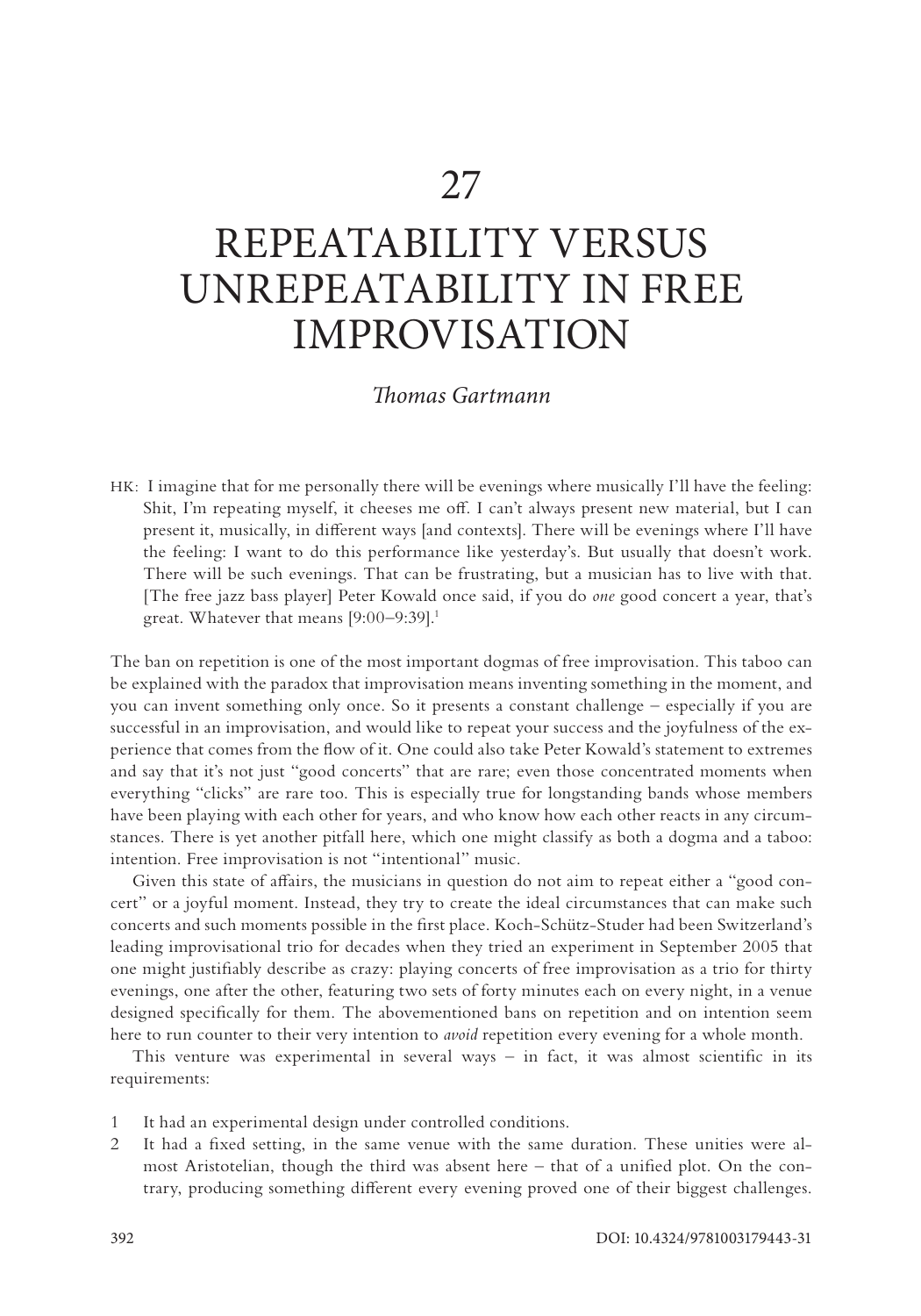<span id="page-2-0"></span>"Repetition" was provided by having the same setting every evening, but it was explicitly forbidden in the content (see dogma no. 1 above).

- 3 What did change each night were the listeners and this is of crucial importance because improvised music also entails interacting with the audience. Here, however, we also have to relativize things. Some fans came regularly to the concerts, and several journalists were also present on several evenings, precisely in order to experience and enjoy their diversity.
- 4 Self-reflection: the investigators and the investigated parties were identical here i.e., the Trio, who were their own producers. This experiment made self-reflection almost a prerequisite – as a statement towards journalists, and as an exchange of ideas with the public (with whom they sat together and drank together more than was already customary), and with those making a film of the event.
- 5 The most important element here was the fact that the experiment was documented twice over in act, as audio recordings and on video, though while sound recordings were made of all the concerts, only selected evenings were filmed. The CD<sup>2</sup> and the film that resulted were not purely documentary in nature, however, but (as we shall see) themselves an act of "composition" *sui generis*, as they were edited to form a kind of montage.<sup>3</sup> The CD and film are 61'09'' and 72' long respectively, and are, thus, roughly the same length as a dual set on one of the nights in question.
- 6 Part of the experiment was also the participatory observer in this case, the author of the present essay, who attended the performance on 20 September 2005. What remains in the memory are the striking moments of surprise as well as the pronounced feeling of large-scale arcs of suspense (two aspects that seem contradictory, but aren't), then the degree of concentration, the incredible focus, the quiet and the electric energy; then there was the venue with its low stage. It is rare for musicians to be so close to their audience, which led to a sense of unity between them – not least because so many musician colleagues sat in the audience. For example, Irène Schweizer and Phil Minton were visible among the public, both of them exponents of free jazz – as were other colleagues of the Trio who had performed with them on occasion.

My reminiscences of this exceptional musical event, however, are qualified by the considerable chronological distance between now and then; I must also take into account the fact that I listened to the CD and watched the DVD two years after the event. So my memories of it are, by necessity, somewhat skewed. At a distance, the memory improvises too.

## **1 Location**

The venue of the experiment was the former Nenniger locksmith's workshop on the Pfingstweidstrasse in what was at the time a new cultural biotope in the western part of the city of Zurich, close to Christoph Marthaler's Schiffbau Theatre, the Maag Event Hall and the jazz club "Moods." Organizing such an event in this part of the city, which was notable for its dynamic cultural and party scene, was in itself a real statement of intent. The workshop, where previously heavy machinery, piping and metal parts had been produced, signified materiality itself, iron and labor, and had an impressive, cathedral-like acoustic. The artist's duo "Buffet für Gestaltung" had completely revamped the venue, however, staging it as a mixture of black box, bar and factory club. The club that was reinvented here seemed to harken back to the myth of the clubs in the USA with their longterm resident artists and their clouds of smoke (this was also before the no-smoking law). But the aesthetic of the venue was that of an art space, and it was stringent in form: there was a semi-circle that meant the audience could get right up close to the stage, and everything was in black. Even the audience was dressed in an existential black, allowing for no distractions – though it was all well-lit,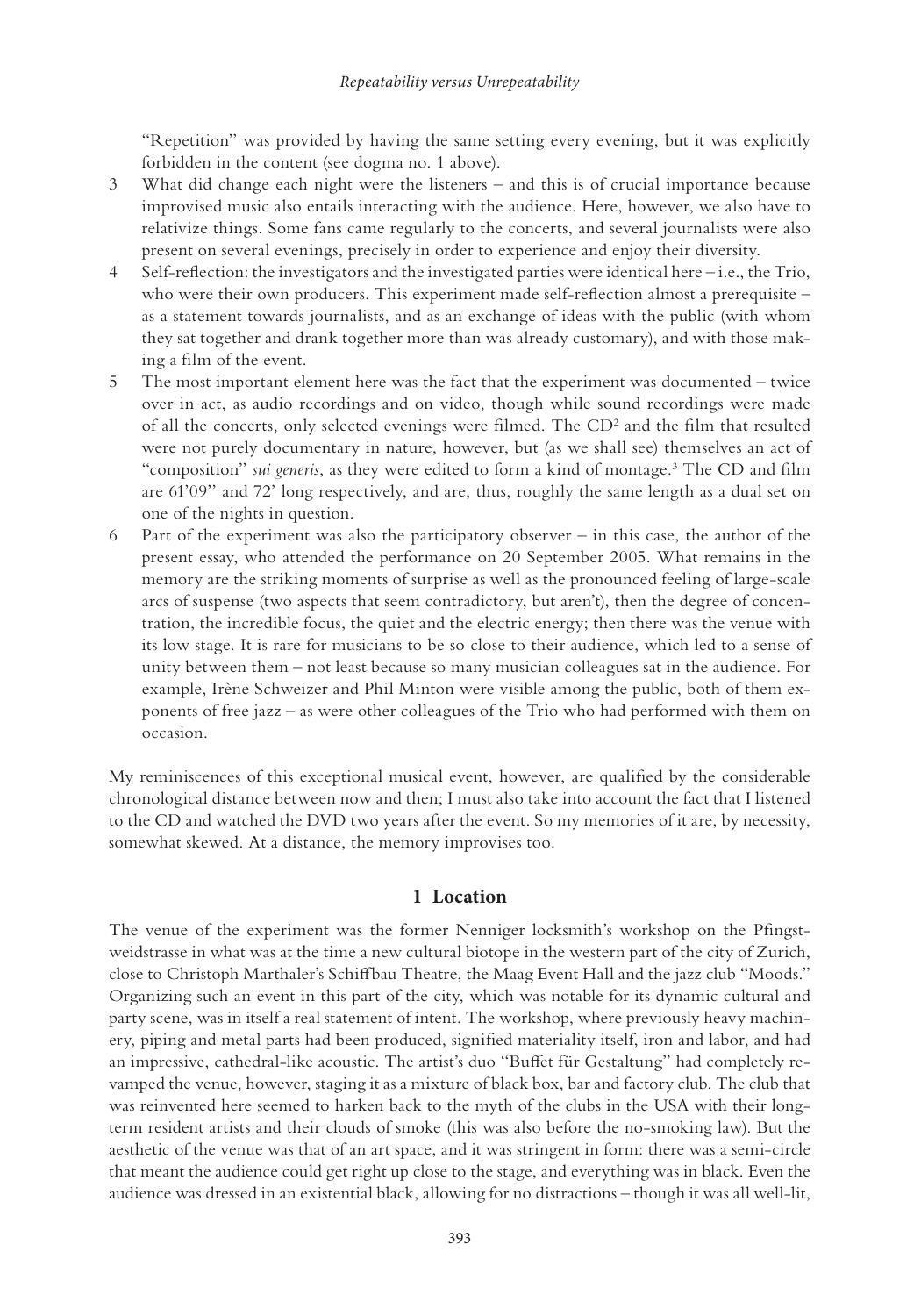with a high degree of concentration and focus as a result. The exclusivity of the event – indeed, its near "cult"-like quality – came from the fact that the club was constructed solely for this one month experiment, specifically for this Trio. Afterwards, it was revamped as an art space and was later dismantled altogether. "The idea for this," says Hans Koch, "was something that came to us during a US tour. We wanted to open something along the lines of a club in which only we would play. And then it would close again afterwards" (Amstutz 2005).

But the space in question was not just a club and a workshop: it was also an arena in which the musicians were completely exposed, rather like gladiators, for the audience to experience all their wheezing and their sweat.

The resultant documentation is something unique that enables us to analyze the phenomenon of free improvisation both as myth and as dogma. It would be incorrect to assume, however, that these recordings could enable us to experience the paradox of the repeatability of what is unique and unrepeatable – a documentation of improvisation, in other words – because both the CD and the film are not mere reproductions or a documentation of what happened, but structured reflections of it. They are new versions of the events, created by means of selection and montage and that follow their own dramaturgy – that of CD or of film. Unlike Walter Benjamin's dictum that technological reproduction deprives the artwork of its aura (Benjamin 1936), these audio and video recordings – which, for their part, are "repeatable" at will – acquire their own cultic character (inasmuch as we accord them the status of "works"), not least thanks to their manner of presentation, for the video sequences have been expanded by adding interviews, thus offering self-reflection and self-projection too. Even if these interviews show the musicians as very taciturn, they come across as all the more authentic for it.

## **2 Fitting People**

FS: I've played in plenty of good bands, but I think this is the best one. Usually with bands it's like this: the music is right but the people aren't. This might sound superficial. Or it's the other way round, the people are right but the music isn't. And in this case both are right and that's a rarity [2:00–2:24].

Fitting people: besides the venue and the setting, getting the right "fit" of people is another prerequisite for success. The better people know each other, the freer they can play; mutual experience creates trust. But how should the group of "test subjects" be constituted? In the case of Koch-Schütz-Studer, the three men are as different as one could imagine in terms of their artistic and biographical backgrounds. They mix academic training with the autodidactic, and free music with jazz, rock and theatre music.

Hans Koch was born in 1948 in Biel, and trained first as a classical clarinetist. He only brought his conventional career in an orchestra to a close in the 1990s. His background includes new music, free music and an intense interest in non-European cultures. He often plays solo, but also plays in chamber ensembles. His range of instruments is correspondingly broad, encompassing bass and contrabass clarinets, the soprano and tenor saxophones, electronics and sampling – though he needs his glasses for the last of these activities. The cellist Martin Schütz (\*1954) also comes from Biel and also has experience of the free music scene. He has played live theatre music for the directors Luc Bondy and Christoph Marthaler and and has composed film music, including for Peter Liechti (*Grimsel* 1990; *Marthas Garten* 1997), the director of the video of the event under discussion here. His instruments are an acoustic cello and an electric 5-string cello, electronics and sampling. While these two men are rather introverted, their percussionist Fredy Studer has a completely different personality. Like Koch, he too was born in 1948. He only joined up with his two colleagues in 1990. He knows the director Liechti through the films *Hans im Glück* (2003)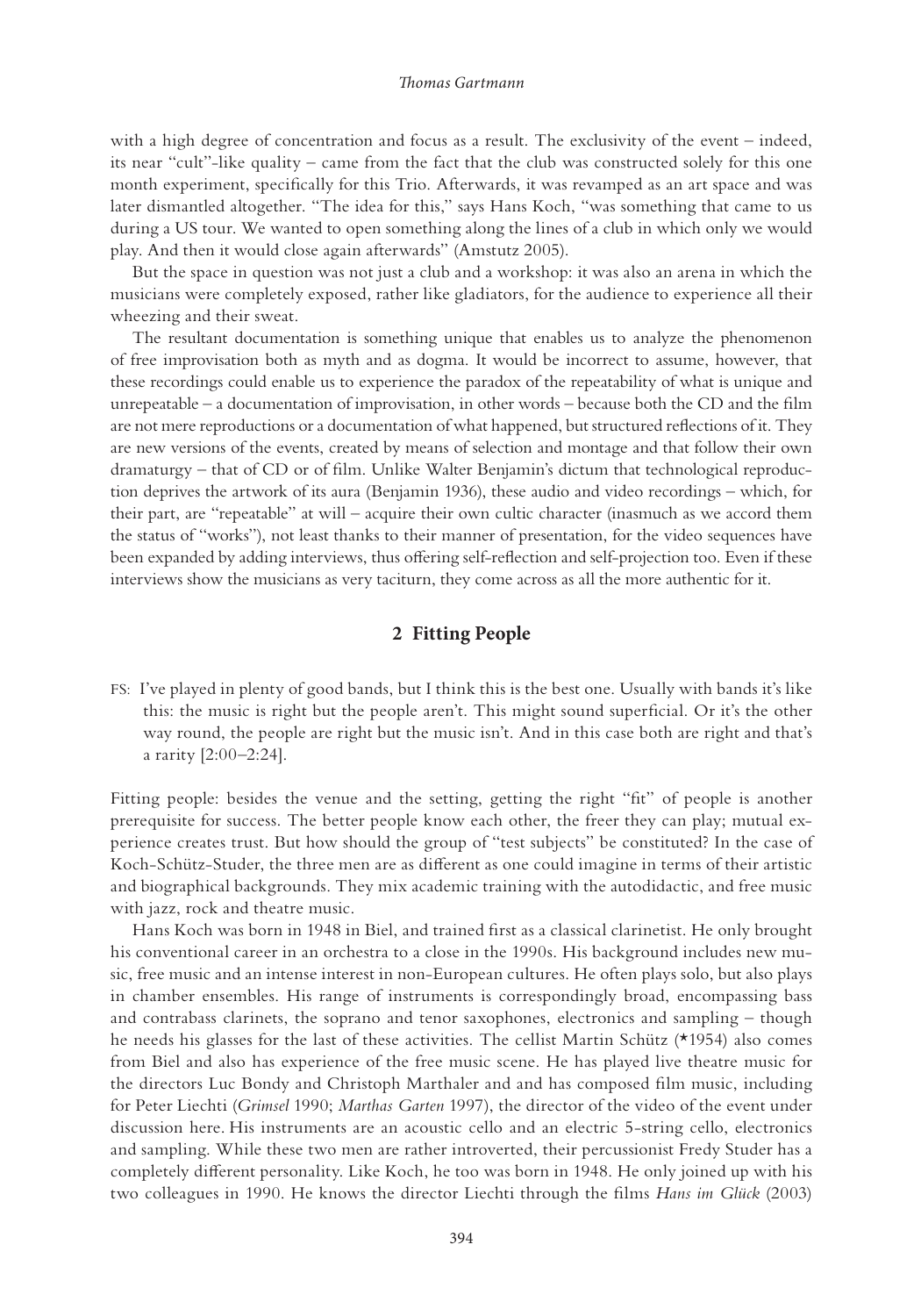#### *Repeatability versus Unrepeatability*

and *Namibia Crossing* (2004). Studer is self-taught as a drummer and grew up in jazz and rock; he also co-founded the jazz/rock group OM. He plays drums and other percussion instruments. However different the backgrounds may be of these three men, they have a common interest in improvisation and in experimentation. They have also all played in duos for decades; they have another point of contact in their work with computers and electronics. What's more, they are all true performing types, with a love of theatre. And they also complement each other well in human terms. The Trio is bound together not just by music, but by a deep sense of friendship.

MS: Whenever we play together, I realize that it's a great constellation, even though we have known each other for such a long time. Hans and I, we have known each other even longer, for over 20 years. Nevertheless, it always seems fresh. And at the same time there is a natural blind trust that you can just slip into the flow and know that you can be sure that whatever anyone contributes will be respected and will be taken seriously. That you can risk putting yourself out on a limb, far out – and not be left behind. I believe that this trio's music always works out best when we take a step back, so to speak, and just let the music flow [34:04–35:01].

Knowing each other, and having common experiences, trust and mutual respect – all these are a basis for successful improvisation. A band that works together regularly, thus, has an advantage over any "improvised," ad-hoc ensemble. Ultimately, there is the fourth man too – the man at the mixing desk. Depending on availability, this is either Jean-Claude Pache or Daniel Schneider, who also runs the nearby jazz club "Moods."

The participants saw their whole project as a kind of *Gesamtkunstwerk*, a "total work of art," in which everyone made his own contribution. This is evident not least from the designations of the tracks, which don't have titles but the concert date and the names of those involved – whether a dedication to the two sound technicians (Daniel resp. Jean-Claude for the track 9/10), or to the manager, the owner of the Schlosserei, the video man, the team behind the bar and so on – laying open a whole network of relationships.

The ritual of their rigidly fixed, repeatable experiment under controlled conditions – inasmuch as these conditions could be controlled at all – aims to turn a performance into an artwork. These expectations are intensified by the abovementioned, almost "cultic" *mise-en-scène* that was further exaggerated by the fact that it was announced publicly during the performances that they were being documented on CD and film, thereby confirming the artistic ambition of the venture.

We should not confuse the experimental set-up with any sense of the musicians simply "experimenting" here; what's more, any such public experimentation would have been utterly contrary to the expectations of the audience, as Martin Schütz has confirmed:

MS: I think it's far too much to expect from the audience that the musicians just come to practice. The word "experimental" is off the mark. On stage you don't experiment, on stage you play [22:06–22:18].

The Trio's improvisation was, thus, the exact opposite of practicing or rehearsing, which would in any case to a certain extent be counterproductive to the idea of improvisation, which seeks precisely what is unexpected and unintended. In this sense, if an "experiment" signifies merely "experimenting," then improvisation is no experiment. Fredy Studer sums this up aptly by contrasting the rehearsal with the performance, while at the same time contradicting the widespread myth that improvising takes place without any rehearsals:

FS: You could put it another way: It is not about trying something out in public. No, never! There's no point in that. If I can't think of the rest either "Trying out" is something we do,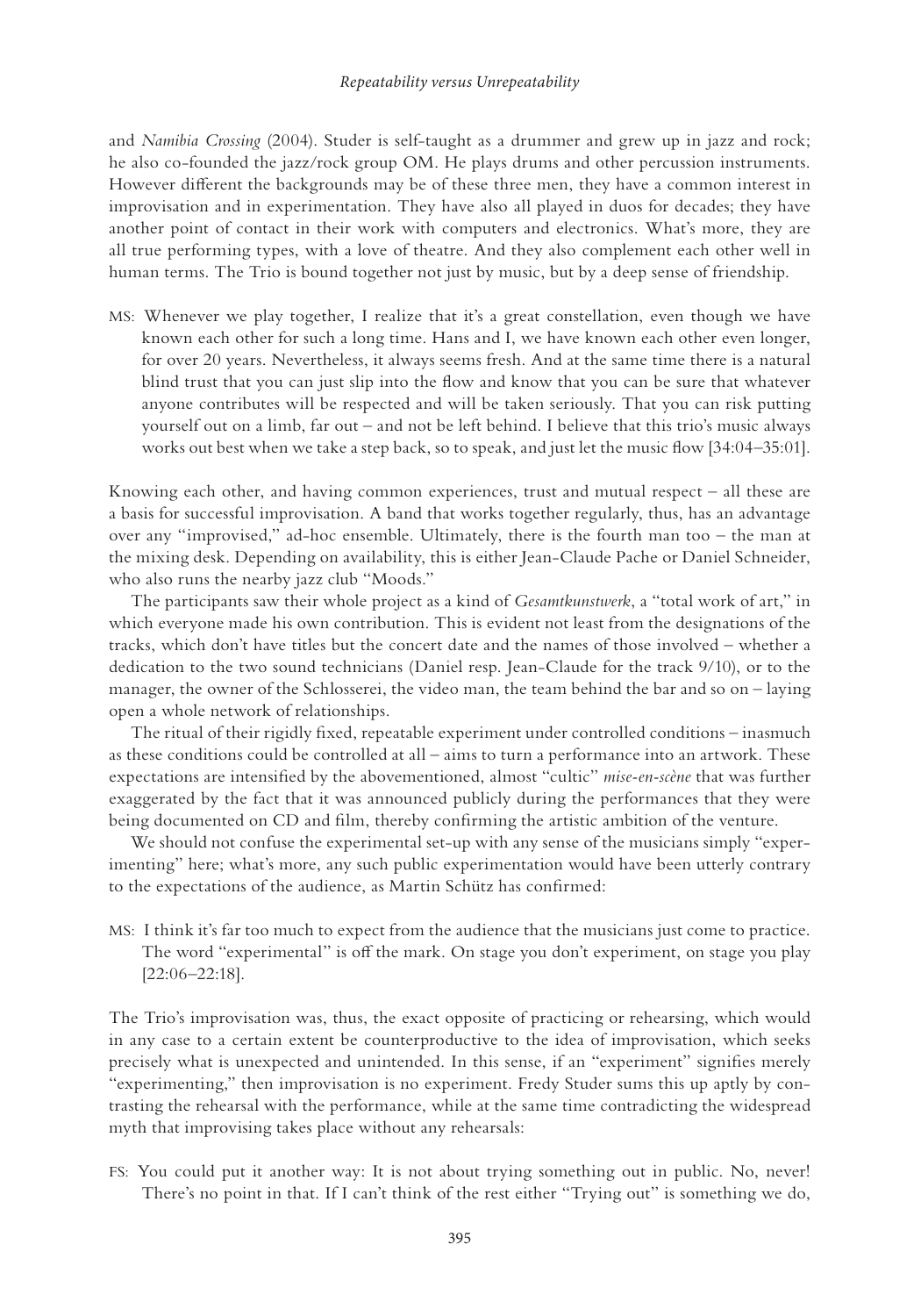e.g., during a practice week […] where absolutely nobody gets to listen. It's sometimes a very painful experience when you listen to what you've recorded. Then you think: That's only as far as we've got [22:29–23:00].

On the other hand, it is clear that automatisms and flexibility in spontaneous decision-making can only be founded on years of experience and intensive rehearsal, for this provides a basis on which you can fall back in the moment, as Alessandro Bertinetto remarked: "Decisional routines are often procedurally embodied thanks to repeated training and become automatic" (Bertinetto 2012: 122, n. 2).

## **3 Emptiness**

Another prerequisite for being able to realize the idea of a spontaneous improvisation is "emptiness." The starting point of every free improvisation is the paradox of an intentionally unintentional emptiness, as Martin Schütz has explained:

MS: It starts to be hard when I have to do something with intent. It is very important to me in improvisation that what is not intentional, that things just happen. I get myself into a certain state of mind and in this condition it flows – the ideas flow, also the decisions flow, you don't have to make a decision, the decision just happens to you. I need to feel empty. When I go on stage, there must be emptiness. I can't go straight from the shopping centre to the stage. That's impossible, isn't it? [6:28–7:14]

It is difficult to achieve this lack of intention, and there are different dimensions to it – psychological, philosophical and almost dogmatic, or even religious.

Later in Liechti's film, Studer and Koch also speak about how you shouldn't think while improvising, because you're not free when you're thinking, and if you rein in the music, it can't flow properly. "In *30xTRIO* we were concerned with just this music that is generated out of nothingness; by registering nothing but time, it enables the audience to forget about time itself," as the journalist Irene Genhart put it (Genhart 2006: 48).

There are several things here that are noteworthy. First, you can't switch directly from your everyday life to performing on stage. Indirectly, this means that you need some kind of caesura, a framework in which to perform. Secondly, you need a *conscious emptiness* that you actively have to create. You have to "empty" yourself in order to play. Thinking is "forbidden"; you have to "cancel out" yourself. In this, the musicians are strict with themselves, pursuing this ascetic of emptiness with an iron will: "You have to empty yourself mentally and forget about the previous concert, because otherwise you start to censor yourself. We insist on it being new every time" (Bosshard 2005).

So where can we situate our observations in historical, theoretical terms? In Western Europe, and especially in Switzerland, with its highly active improvisation scene, there still existed unshakeable ideological positions some twenty or thirty years ago that in recent years have been almost impossible to maintain. This paradigm shift was subjected to extraordinarily fierce debate and reflection after the publication of an article by Thomas Meyer with the polemical title – "Is free improvisation at an end? On the past and the present of a fleeting art form" (a title invented by the editor of the journal, not by Meyer). His carefully formulated hypothesis prompted others to disagree with him: "Perhaps the accents have actually shifted," he wrote,

and the act of liberation that was central in the 70s and 80s has receded so much into the background that some musicians, like Jacques Demierre, prefer to place the concept of "freedom"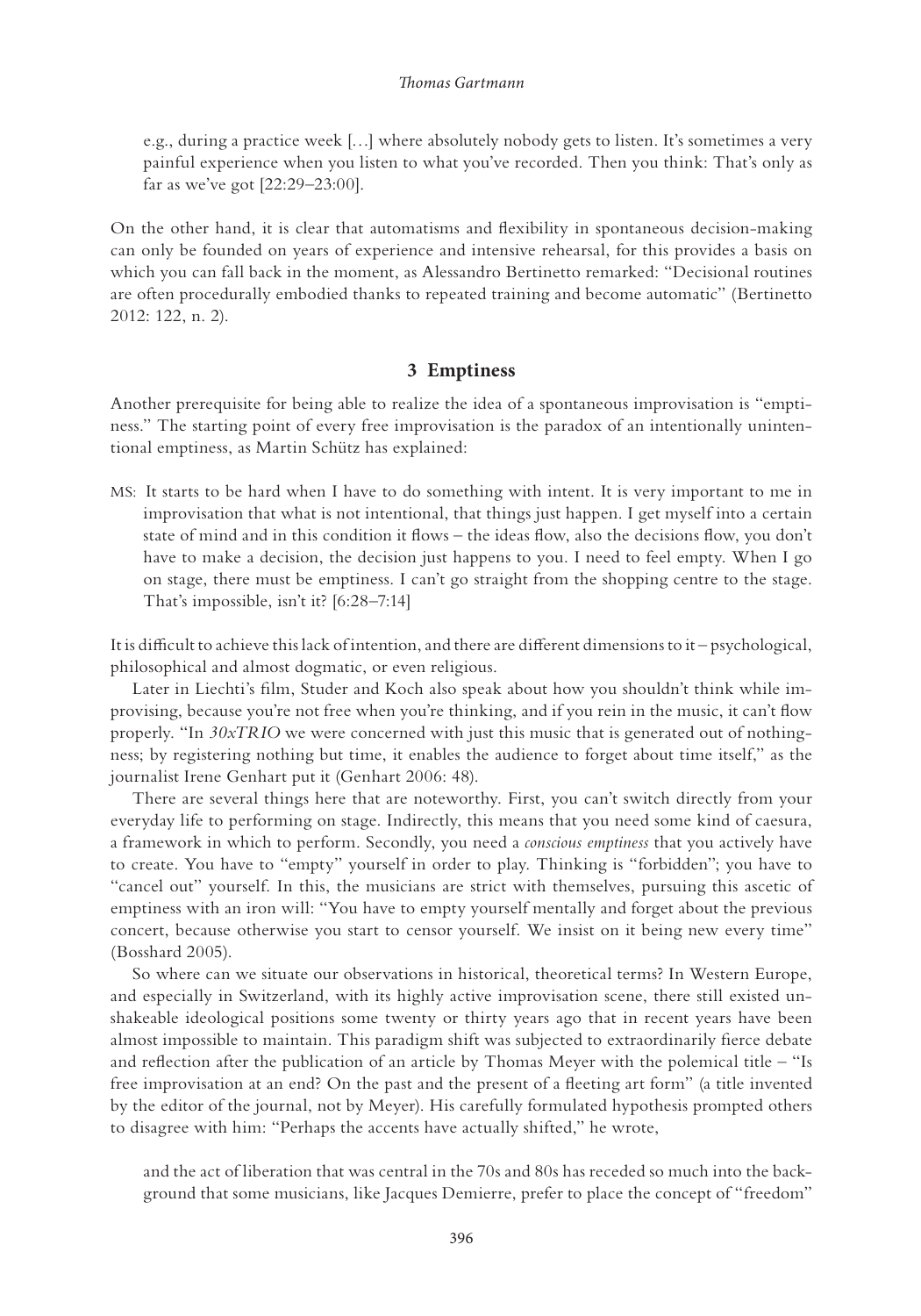### *Repeatability versus Unrepeatability*

after that of "responsabilité," to signify a desire to take responsibility for everything. Freedom solidifies into a lack of it, if it only gazes at its own navel.

*(Meyer 2010: 8)*

In free improvisation, there are indeed numerous taboos, though most of them are only implicit. "What are the taboos and totems of improvised music?" – this is the challenge issued by the saxophonist Bertrand Denzler. However, several improvisers point out that most of their dogmas are things of the past, and are now obsolete: "The dogmas of free, improvised music belong to the last millennium; it's become much freer since then," claims the tuba player Marc Unternährer, for example. "We don't want to reach a point where we have to *liberate* ourselves from the dogmas of free improvisation as you seem to understand them, like the free jazz musicians had to at the end of the 1960s," adds the percussionist Lucas Niggli. The visual artist Miriam Sturzenegger, however, situates the problem in historical terms:

Free improvisation was an ideology back then, one for which you gave everything. This is the urgency that the article wrote about – the revolution that is over. […] Free improvisation as an ideology, as it was lived out back then, is over today.

And the cellist Alfred Zimmerlin sums it up as follows: "We are happy that we can concentrate completely on the music today, without any ideological ballast and without having to be revolutionaries" (discussion in *Dissonance* online, 2010).

In theoretical terms, the abovementioned commandment of emptiness is founded in a concept of *nothingness*. The British guitarist Derek Bailey has an apt metaphor for this act of creating out of nothing, as well as for the vanity of ever hoping to "capture" an improvisation: "[I]t really is like sand, you have to make it stick, naturally it doesn't stick, you can just form it and then it's gone and I think that's a great attraction. I think to make it stick is actually a kind of heresy" (Scott 1988).

Many improvisers see this in more dogmatic terms, however. For example, Richard Scott insists that

improvisation has to escape its own idiomatic history and identity as surely as it needs to escape from other genres. If it is to be "free," then free improvisation needs somehow also to be free from itself. It thereby contains an innate negation and a certain pull towards a kind of nothingness or no-thingness.

*(Scott 2014: 5)*

We should also see this emphatic nothingness as a political stance typical of the post-1968 era of negation. At the same time, however, we have to bear in mind Deleuze's dictum of the "Empty Man in a Full Space": "An empty space, without characters (or in which the characters themselves show the void) has a fullness in which there is nothing missing" (Deleuze 1989: 245).

Already on the empty stage, the improviser stands within the context of his own previous concerts:

He doesn't necessarily need to *invent* anything or to impose anything on the blankness of the stage, because there is no blank empty space patiently awaiting his actions to give it meaning in the first place. Even an empty stage is already a play of forces. The space he walks onto is already full, pregnant with its own plurality of directions and gravities, which are quite apart from, and yet inseparable from, those that may be encapsulated within the body of the performer.

*(Scott 2014: 9)*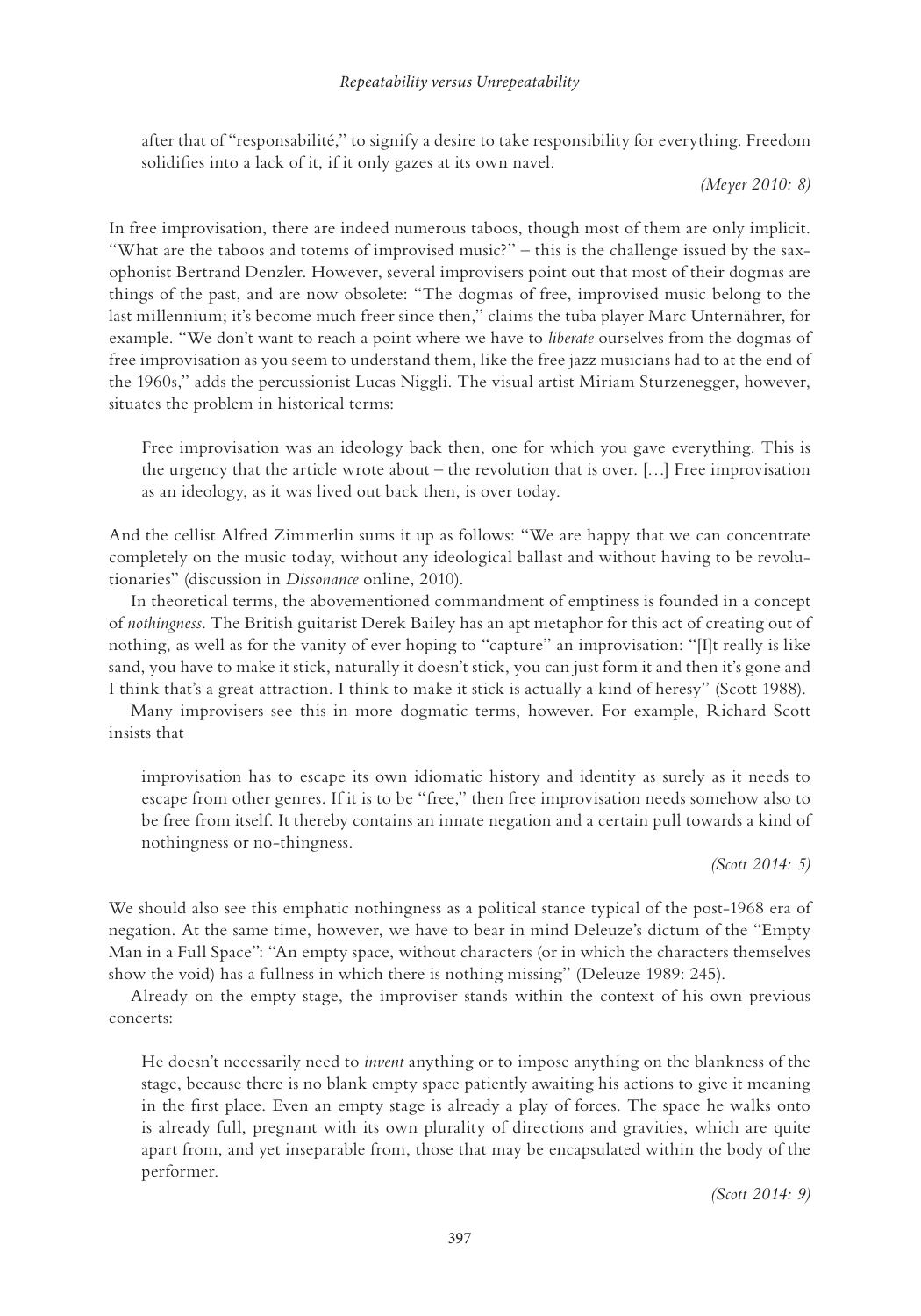<span id="page-7-0"></span>It is precisely in order to avoid this heavy burden of tradition and social expectations that a new space was created for this project (and only for this). This helped to "radicalize" the improvisations inasmuch as the space itself was also developed *ex nihilo*. It thereby provided the ideal conditions for improvisation according to Michele Biasutti's definition, which itself referred back to the "real-time music" of the Berlin scene of the mid-1990s onwards: "Music improvisation could be defined as the real-time creative performance of novel music and consists of inventing music extemporaneously" (Biasutti 2017: 1).

But what exactly does this mean? Marcello Ruta states that the notion of free improvisation is in conflict with the idea of implementing a pre-defined normative sound structure; so the use of prefabricated materials contradicts the principle of improvisation, not least on etymological grounds: "The […] meaning of *improvviso* (not foreseen – done in the moment) seems in fact to exclude the use of pre-established sound-structures, or performing instructions, as a *rule to be followed*" (Ruta 2017: 518). In our case, we could add that the samples are prefabricated, but were recorded in the moment and are being applied to a new context, and are, thus, also improvised.<sup>4</sup>

## **4 Start**

The initial question as to who is going to start a new piece is one that implicitly requires a decision, though it is always taken in the moment and may never be prepared in advance.

MS: How shall we start today? That's the most difficult part of the evening, how to start.

FS: That's exactly it. We could say: He'll start with a solo or we'll start loudly together. Whatever. So far we never had the feeling we've got to plan it, and I think that's a great quality. After 22 nights we still don't feel we have to talk about how we'll start. 3 or 4 years ago it always went like this: You start on your own. Or: Martin starts on his own. "Some sounds!!" Yes, that's what we used to do. Then suddenly we stopped doing it [44:02–44:45].

Given this absence of intention, how to begin a new piece is one of their biggest challenges. The keyword, "Some sounds!!" by Martin Schütz is to be understood literally: their music simply emerges out of some sounds or other.

The transitions in all this are fluid. Sometimes the sounds come from the distortion box, sometimes from a sizzling hi-hat and sometimes the latter is imitated by the voice. It becomes truly unintentional when a sound action begins outside the scope of the Trio and their sphere of influence. It might be a member of the audience lighting a cigarette, someone filling a water glass, the laughing of the bartender or the noise of a fan – any of these can trigger something new:

MS: Music begins right here with a ventilator like this one. There's loads of music in that thing. At first it got on my nerves, I wanted it to be absolutely quiet in here. Then I said to myself: It really is very hot in here [11:20–11:50].

While such "natural" sounds expand the sound spectrum beyond the scope of the instrumental, the computer also has a comparable role to play, precisely because not every manipulation enables the resulting sounds and noises to be predicted or plannable. The aesthetic, formal processes and sounds thus reflect the world of electronic music, to such an extent that the Trio was able to integrate sounds from the then-current New York DJ scene into their live electronics. In this regard, Hans Koch said:

HK: The whole set up with computers and instruments is very important of course. I try to make sounds on the instruments like I do on the computer. It interests me to see how far I can go.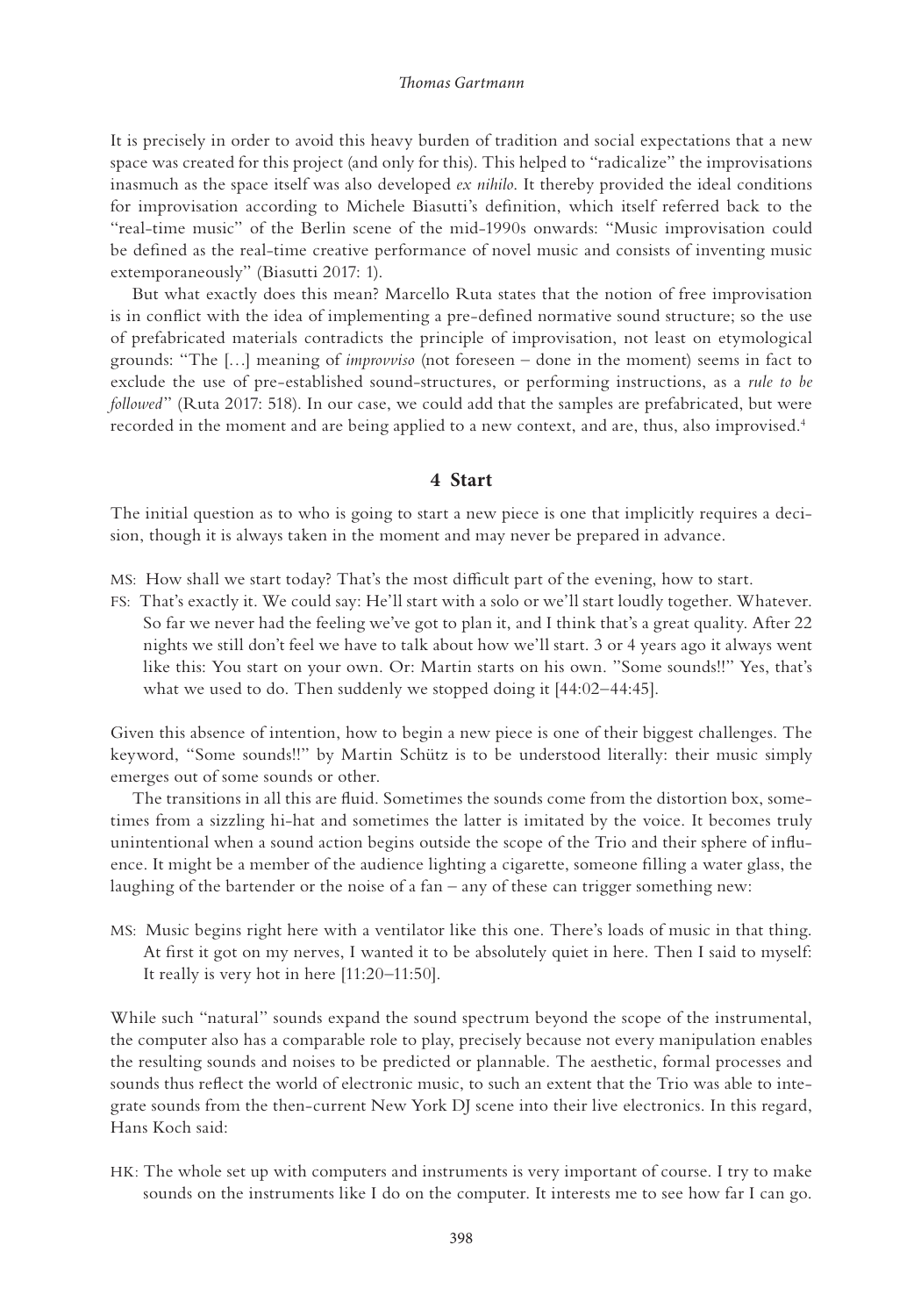I'm starting to like the computer as much as an instrument. I keep trying to get right into the sounds [5:25–5:54].

## **5 Decisions**

Ending a piece or a development is similarly difficult to beginning it, precisely because it means making a decision again – as we can see in the following dialogue between Martin Schütz and Fredy Studer:

MS: Today, with that groove, somehow you let that go on far too long. I know… I nearly went mad. That's because Studer wants to hear it. Yes, alright. I thought whenever is he going to stop? It crossed my mind afterwards as well. A bit late, but it doesn't matter. No. I felt fine doing it. I asked myself, is he so in love with that thing that he can't stop? I was miles away, I didn't hear it. […] FS: But you know, talking about hesitating or a clear decision, I once said in an interview or such like: With Hendrix, I simply don't hear any hesitating, they are clear decisions. I know what you mean… MS: when you criticize hesitation. FS: That happens to me, too, I know what it's like. When you improvise, that can happen. And if that happens a lot, and during a concert, then it will be horrifying. Then I wish for a rock band on stage that knows: We'll play *this* song! Of course, you were right to say what you did about Hendrix because, he was simply a *musician*. I don't think hesitating was ever an option for him, then of course you must consider: We are all over 50 now. At the time you're talking about he was... 26! [38:08–40:12]

The three men each ensure that the very opposite of anything "comfy" or "fun" occurs. Radicalism is what drives them, ensuring that longer moments of beauty are immediately stifled, islands of comfort are disturbed, and chains of suspense are rent asunder. All these taboo things are allowed to occur – but not for too long, especially when their free improvisation advertises itself as non-idiomatic and non-referential as a matter of principle (Demierre 2010). In this, however, the Trio reveals itself to be pretty undogmatic, far removed even from the "nothingness" postulated by Scott above (2014: 5). Here, in an ideal postmodern manner, we repeatedly find all manner of stylistic borrowings. According to one's listening experiences, one sometimes seems to hear snippets of rock, or an overtone-rich, esoteric-sounding mood, while at other times the music sounds like klezmer or one perceives an electronic bustling or jazzy sounds, through-composed grooves, and even the hardest of metal riffs. This free improvisation is by no means completely unidiomatic; it's more a kind of polystylism. Even bits and pieces of classical music can be heard, like a rolling "basso continuo" or a repeated ostinato. Other listeners are reminded of the Jamaican reggae sound engineer King Tubby, who played a major role in the development of dub. Sometimes it's the obsessiveness with which they work at their material – in both a musical and a physical sense – while at other times it's their sheer joy in virtuosity that is put on show here. And at other times, they succeed in sounding more like some kind of intermezzo, though we naturally don't know if all this really sounded like that in the concert, or whether it is the result of montage.

 "The first few days ran like on autopilot, and now we start to ask ourselves things like 'have I already played that?'", Schütz remarked (Bosshard 2005), and Koch told to the present author after a concert: "The first five concerts were exciting. Only the first Sunday proved difficult, because we had to play in Willisau [at the jazz festival] on the afternoon." The additional matinée performance at a festival intensified the problem of not repeating themselves, because they were playing twice on the same day and had to try and keep a clear head, even though they were tired. This was all the more important because the commandment to innovate is an unwritten law of improvising: "There's an urge always to play the newest material – the material that hasn't yet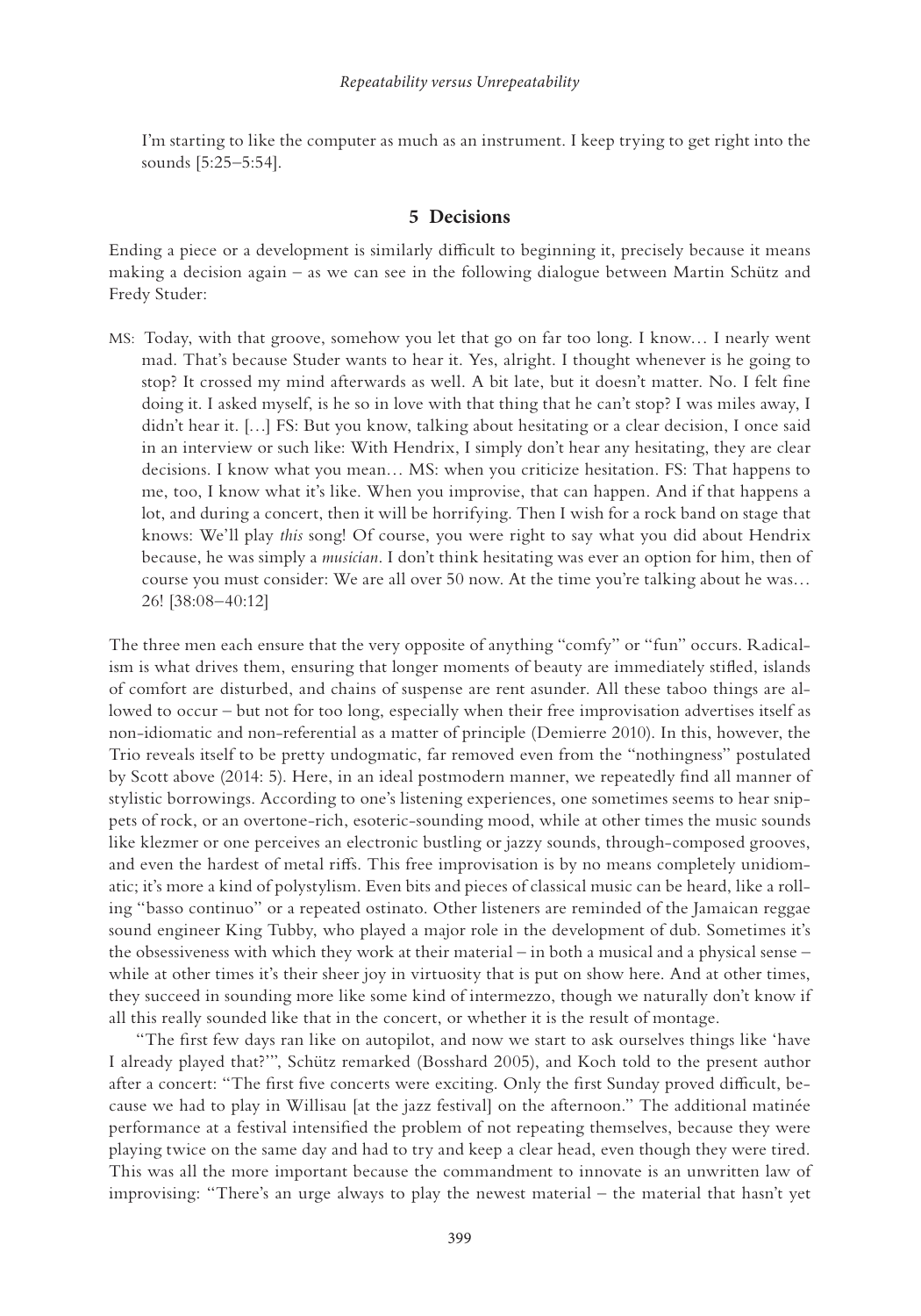been composed" (Amstutz 2005); we shall hereafter delve further into the relationship between improvisation and composition.

An improviser is faced with the same dilemma as the boy in Heinrich Kleist's novella *Das Marionettentheater*, who elegantly pulls a thorn out of his foot: his movement in the mirror looks so graceful to him that he would like to repeat it, but this in itself means he loses his spontaneity, and, thus, also the innocence and naturalness of the act. What Kleist requires in this metaphor of the puppet master is also true of improvising. One's consciousness has to be switched off, because it acts immediately as a kind of censor. In such moments, a feeling can emerge that is not actually recognized, but is felt as something fluid, as "flow":

FS: The moment it happens, what counts is: If you have 3 grooves one after the other – fuck it, then that's it, then you simply have to work your arse off! Yes, I mean it. I do agree with you. At moments like these I can say so [28:28–28:50].

## **6 Flow**

In an earlier study by the present author, "flow" is repeatedly mentioned in interviews as a by-product of a good working atmosphere. For example, a cellist has described such moments as a subjective experience that is perceived as a mutual interaction with the audience:

So there are these flow situations, where you have the feeling that something is flowing through you and it reaches the people who are there. I'd describe that as an optimum concert. You don't really even feel yourself anymore, because you just dissolve in the thing. […] For me, it's these flow moments. I think these moments where you feel that something or other is emerging that you couldn't completely prepare – both through playing together and through the audience that hears something and thereby also intervenes in the whole performance.

*(Gartmann et al. 2019: 352 f.)*

The prerequisites for "flow" experiences can be summed up as individual excellence, a successful attentiveness in a team that manifests itself as mutual trust, active support of processes that unfold and anticipating subsequent actions. Flow experiences can point to a high level of performance, or can support such a performance through the way in which they provide individual recompense. Mutual flow experiences are regarded as a "gateway to increased creativity" (Marotto et al. 2007: 388). Flow and the act of its production have a circular impact; in fact, they stimulate each other in a mutual fashion, like a spiral. "Flow can enhance improvisation inducing a sense of spontaneity and a natural flow of musical ideas" (Biasutti 2017; cf. Csikszentmihalyi 1990).

But this spontaneity can only develop like this when it is not forced. Awareness and thinking are further taboos of improvisation because they deprive one of the absolute freedom of the moment to act out of the moment, as it was claimed by the musicians for ideological reasons.

HK: It's risky when you start speaking about something like that. It may be good, but on the other hand it's shit because the next time you play, your mind [Bewusstsein] is aware and remembers. Then you start thinking, and then you start to censor. And you take huge steps backwards. Thinking is your worst enemy in a situation like this. I don't think that much. You must do, you wouldn't be so articulate otherwise. It's all about wanting to make progress. No, you don't make the progress like that. With dogmas you don't make progress. FS: That's not what I mean. It's actually a way of saying: I don't like it when you do that. That's not what I'm saying. The next time that situation comes up. And you realize you would like to open the window, but you remember: Shit, no, he doesn't like it, he feels the draught on his neck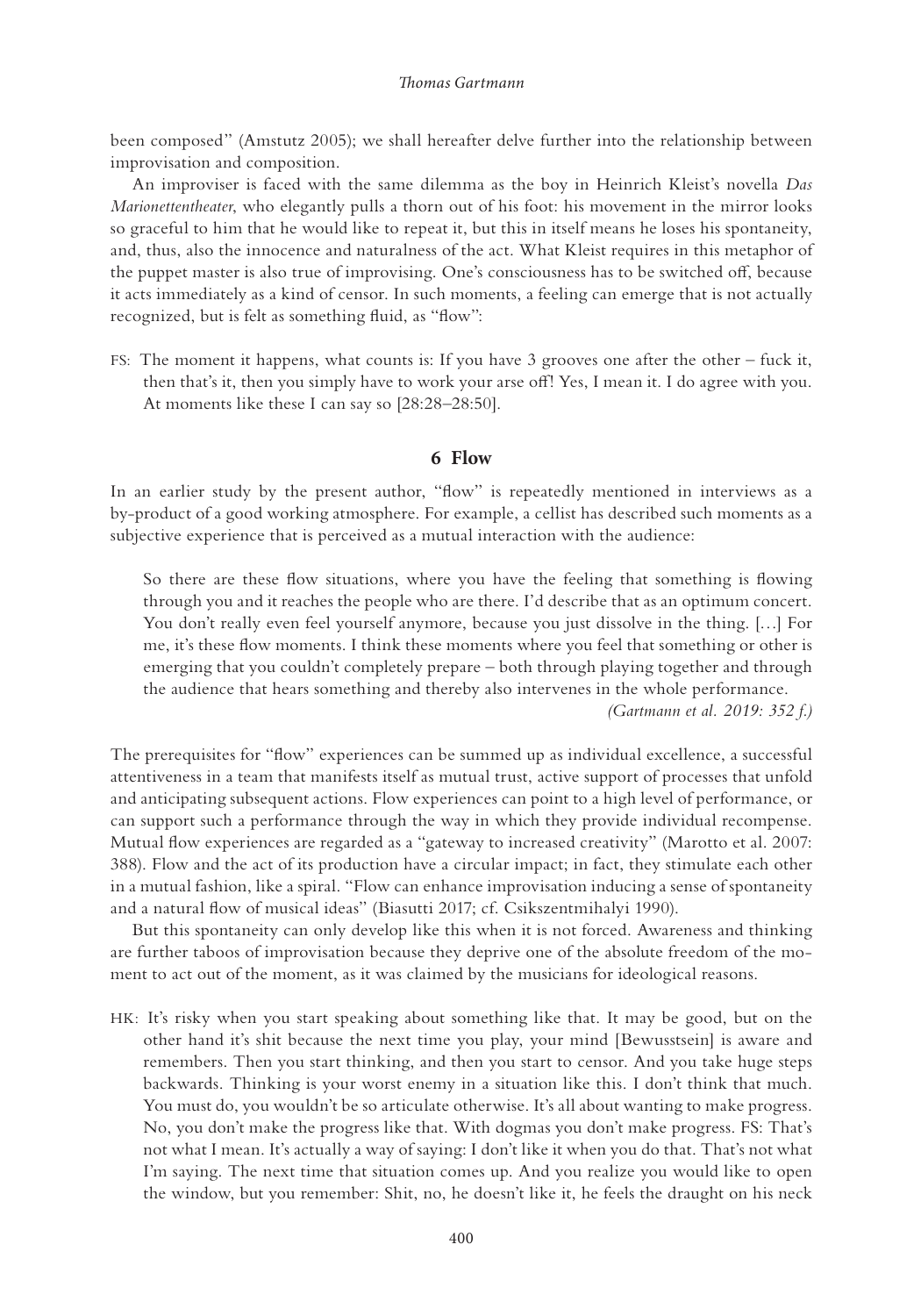<span id="page-10-0"></span>that's complete shit because that's where the problems start then there's simply no freedom anymore [28:50–30:09].

## **7 "Recordings of Improvisations Repeat the Unrepeatable" (Bertinetto 2012: 121)**

"Musical performance is an ephemeral and unrepeatable event," confirms Bertinetto. On the one hand, "the improvisational process *per se* is singular, unrepeatable and incorrigible" (Bertinetto 2012: 106), but on the other, repetitions of individual turns of phrase or sounds are also implicitly forbidden. Marcello Ruta describes the unrepeatability of an event as one of the primary characteristics of improvisation:

If we refer, however, to musical improvisation as *performed action*, rather than as performed sonic structure, it seems that unrepeatability turns out to be an appropriate property to characterise it. […] *Free improvisations, as musical events, are per definition unrepeatable*. [5](#page-12-0)

These statements are as insightful as they are unambiguous. Our experimental project is so special because the whole *process* is repeated within it – thirty times differently, but all under the same "laboratory conditions." And thanks to the video, the different instances of this process can even be compared – at least in part. The notion of differentiating in improvisation between process and product is helpful, and comes from Alessandro Bertinetto: Action is not the result (Bertinetto 2012: 113). Here, however, we have to differentiate things, as he also admitted later, and rightly so: "Post-production manipulations of the recorded material are the rule" (Bertinetto 2012: 120).

This is true in our case study to an even greater degree, because the production process did not just comprise improving the sound quality of the recording, but also involved editing and assembling the recordings anew, with the individual excerpts being chosen in a far more selective manner than is the case with "normal" recording sessions and recording situations. When Bertinetto remarks that "Only the result of an improvisation can be frozen, defrosted and tasted repeatedly" (Bertinetto 2012: 121), by "result" he means the product – the acoustic result. In our case, it is interesting that the reverse is true. The product is a montage that is far from being any sonic image of what was played; instead, the product here is the *process* that was captured in excerpts, and thereby made repeatable.

The paradox that we can use recordings to make the unrepeatable repeatable is a problem that is solved by Bertinetto inasmuch as he denies it the character of an improvisation: "The music that we are listening to in the recording is not the improvisation, but its sonic image that attests to its unrecoverable vanishing." Instead, he promises a kind of transformation: "Radical ontological transformation (from live improvisation to recorded improvisation) converts the unrepeatable music played into an item (ideally) repeatable without loss of identity in multiple performances, which are (tendentially) all identical or aurally very similar)" (Bertinetto 2012: 121). With "very similar," he probably means that the recordings in question are available on different media – normally audio media. These different representations (in our case on CD or DVD) make possible the ontological transformation from music improvisation to musical work.

Thus, CD and video present us with two very different forms of the paradox inherent in composed improvisation. In his funding application for his film, the director Peter Liechti acknowledged that the special nature of his idea becomes manifest here: "[…] to listen to the TRIO is also to participate in a process." In retrospect, he remarks that only the film can record and play back the live event:

The exciting directness and the sensuality of this music are essentially only conveyed if you are physically present for it – or through the specific medium of film, which in a best-case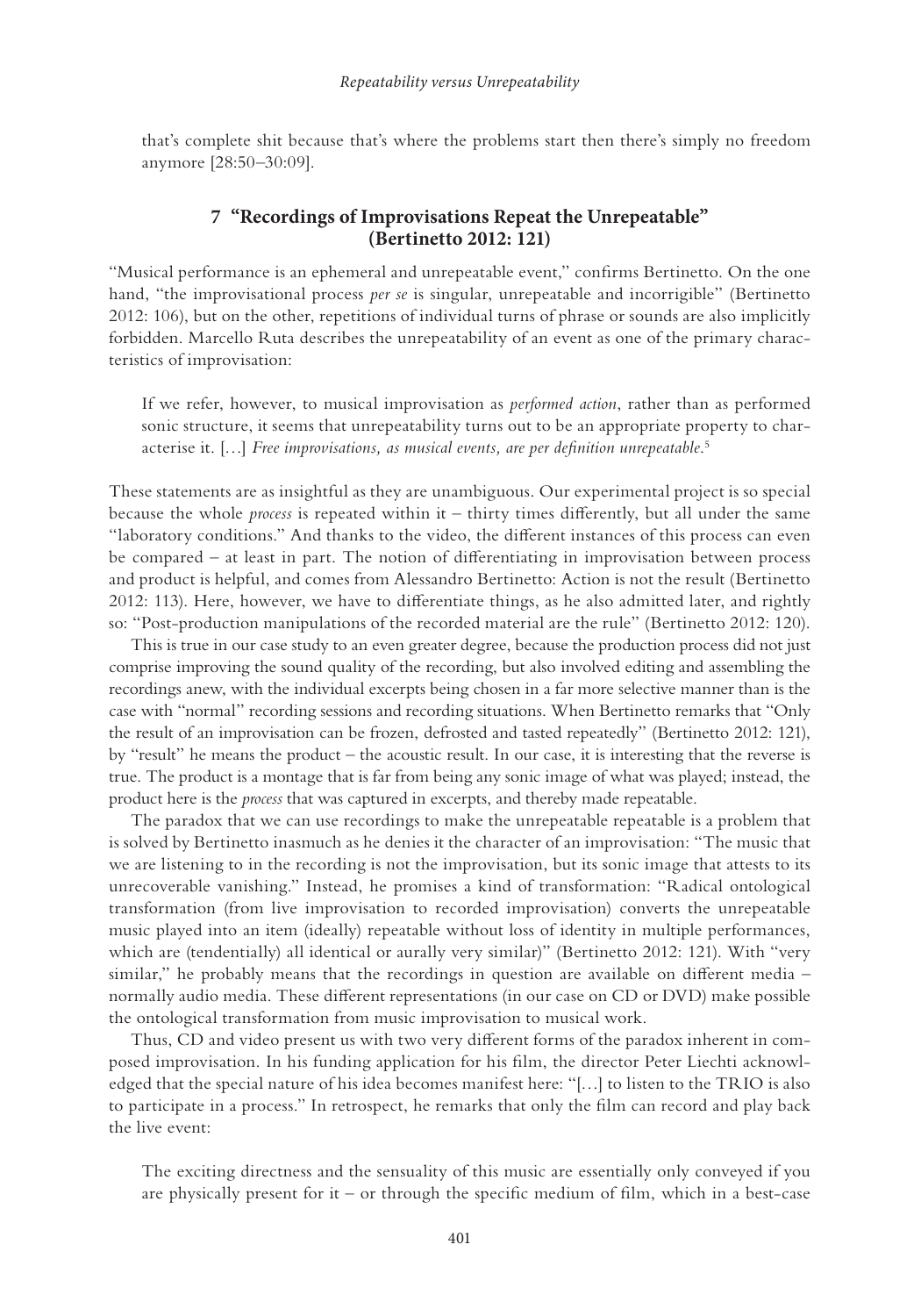<span id="page-11-0"></span>scenario can intensify it. It is one of the privileges of film that it can be edited: we can shorten the circuitous, at times strenuous or perhaps even boring path of an improvised concert so as to reduce it to its highpoints – without leaving out the creative struggle to get there.<sup>6</sup>

What's more, such fixed improvisations can also serve as objects of study, rather like written transcriptions: "like recordings, transcriptions are not improvisations anymore, [… they are] tools for studying past improvisations and for learning how to improvise" (Bertinetto 2012: 124, note 18). Here, however, engaging with these objects is so interesting because the process itself is reflected upon and documented, meaning we can study this process, too, to a certain extent.

Audio recordings of improvisations can also be regarded critically, precisely because of their ontological metamorphosis. David Grubbs has expressed skepticism about the transformation from improvisation to composition, as he has written in an expanded context:

[...] the practice of improvisation yields performances of improvised music; performances of improvised music become recordings; these recordings, through the process of being designated with a title and composer, become compositions; and improvisers, for better or worse, become recording artists.

## *(Grubbs 2014: 110)*

It is for this reason – which is also ideological – that certain musicians such as the AMM Collective reject recordings out of hand, while Jacques Demierre once remarked both rightly and categorically that "improvised music dies in every concert" (Demierre 2010). Repeated listening does not lead to added value in the listening experience, believes Demierre, but on the contrary, it leads to atrophy (Badrutt 2021). In order to find our way out of this dilemma, which is widespread on the improvisation scene, the British guitarist Derek Bailey proposed incorporating the dimension of the listener, saying: "If you could only play a record *once*, imagine the intensity you'd have to bring into the listening" (Watson 2004: 424). Bailey's approach, thus, endeavors to reclaim for the listener of audio recordings that uniqueness that is inherent in improvisation, and thereby preserve it.

To have the imagination to be able to listen to an audio recording but a single time should be understood as a provocative means of contrasting the unique, unforgettable experience of being at a live concert with listening to music on a sound recording – an act that can be repeated to the point of reaching inattentiveness. Bailey understands this uniqueness as an apt manner of listening, because free improvised music is solely committed to the moment, and when it is preserved as an audio recording it is transferred into a different materiality. By "pinning it down" in an audio recording, its meaning and its impact are dissipated. This is especially the case when one listens to it repeatedly, which is why musicological analysis has been deemed an approach that is inappropriate for the material (Nanz 2011: 9 f.; Badrutt 2021).

## **8 Conclusion**

In contrast to Bertinetto's postulated "normality" of things that are "all identical or aurally very similar" as stated above (Bertinetto 2012: 121), the two representations considered here (the CD and the video) are not identical at all. Thanks to the act of montage they are as different as they could be, in terms of both their music and their media. We are not dealing with a "frozen" version of the event, but an assemblage – a kind of "composed" improvisation. One could describe them as a composed, compromised form of improvisation, though of two very different types. The CD is a documented form of the sonic result – it presents improvisation as *sound* that by means of montage and post-production techniques has been transformed into an artwork *sui generis*, as an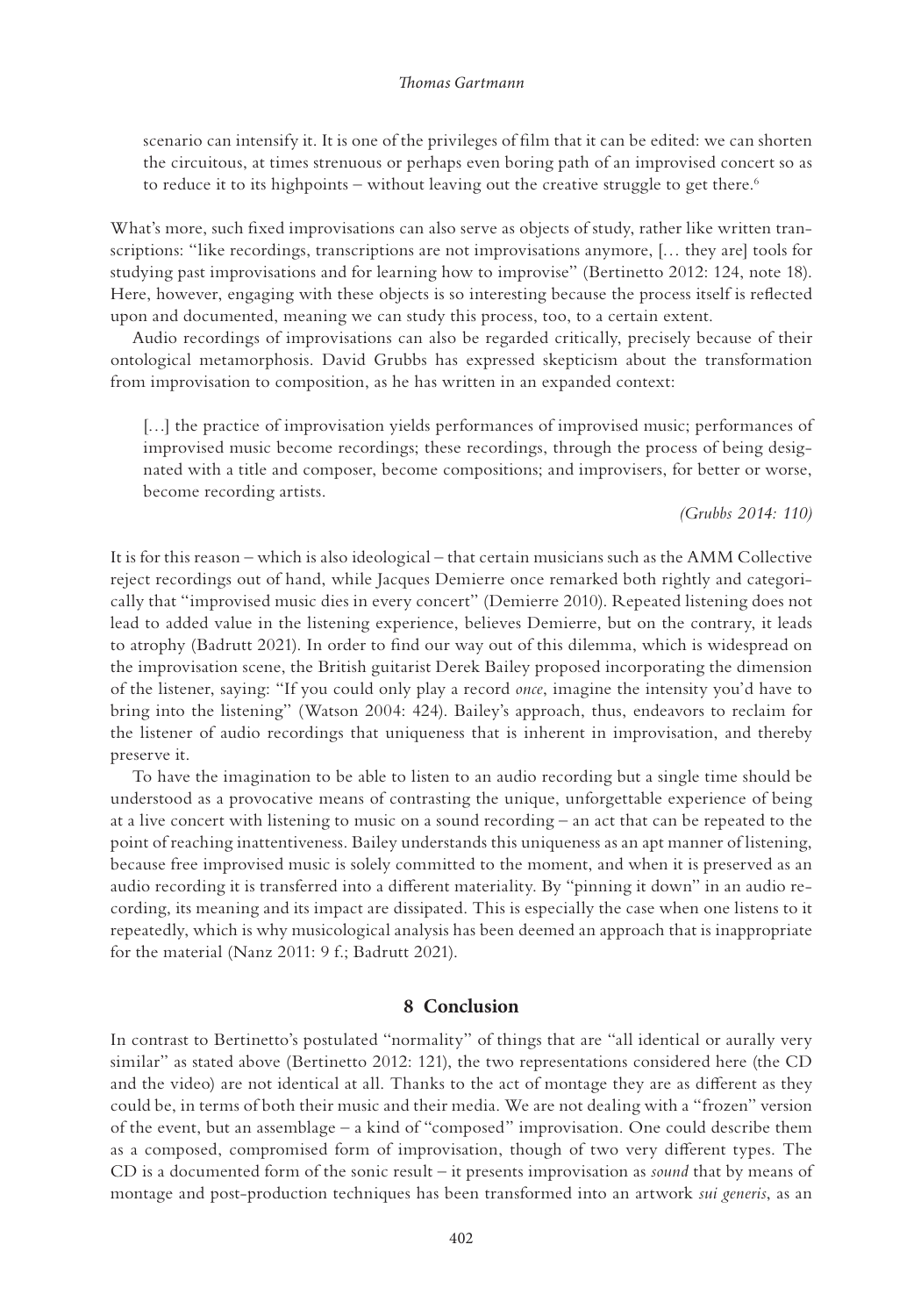<span id="page-12-0"></span>abbreviated snapshot of 30 evenings – very different from the audio documentation of the iconic "Cologne Concert" of Keith Jarrett, whose ebb and flow were reproduced relatively faithfully. The CD here is, thus, an artifact with work status and an object worthy of aesthetic and critical reception (cf., e.g., Bertinetto 2012: 112). In the case of the video production, however, we are dealing with both a selection that reflects the sonic (and visual) result, and that also documents that result with far more radical editing (and in far shorter sequences than on the CD). But at the same time, the close-up, flexible hand camera also documents excerpts of the process of the improvisation, which is emphasized all the more by the additional statements made on the video by the participants. The director Liechti himself realized through his recordings that only the film could reflect the process and the product adequately, precisely because it tells its own story and because its use of editing and concentration means it can penetrate to the core of the improvisation:

Their sets are largely improvised, and it is part of the essence of improvised music that it sometimes "sags"; for longer periods it simply hangs there, looking for something, in order, ultimately, to find results that are all the richer for it. The cinematic montage lets us shorten the long, sometimes strenuous path taken by the improvising musicians to reach their flights of fancy, and – without excluding the creative struggle – it enables us to concentrate it all in a musical route that allows us up-close insights into the interior life of this music. Only the means of film allow us to convey the exciting vigor and sensuality of a LIVE concert to an audience that is itself unable to be there physically.

*(Liechti 2006)*

### **Notes**

- [1](#page-1-0) P. Liechti, *Hardcore Chambermusic A Club For 30 Day*s, 2006 (Intakt DVD 131). The quotations are in Swiss-German dialect in the original. HK = Hans Koch, MS = Martin Schütz and FS = Fredy Studer. We quote here from the English subtitles, with occasional edits where necessary. Excerpts can be found on YouTube at: [https://www.youtube.com/watch?v=8qCbdczbqno](https://www.youtube.com) (accessed July 29, 2019). All the quotations in text, marked with a timeframe, refer to this work.
- [2](#page-2-0) Koch-Schütz-Studer, *Tales From 30 Unintentional Nights*, 2006 (CD Intakt Records 117).
- [3](#page-2-0) Audio: we find excerpts from evenings 10/11 and 21 edited together, then 25, edited down in increasingly concentrated form (on two tracks): 26 and 28 ff.
- [4](#page-7-0) Other authors have also pointed out the not every element of a musical improvisation is created *ad hoc* or "ex nihilo"; cf. Alperson 1984: 21 f.; Brown 1996.
- [5](#page-10-0) Ruta 2017: 516.
- [6](#page-11-0) Liechti 2006.

### **References**

Alperson, P. (1984) "On Musical Improvisation," *The Journal of Aesthetics and Art Criticism* 43: 17–29.

Amstutz, R. (2005) "Improvisation im Ausnahmezustand," *Bieler Tagblatt*, September 9.

- Badrutt, G. (2021) "Die Einmaligkeit der Wiederholung beim Hören improvisierter und komponierter elektroakustischer Musik," in T. Gartmann and M. Schäuble (eds.) *Studies in the Arts*, Bielefeld: transcript, 137–53.
- Benjamin, W. (1936) "Das Kunstwerk im Zeitalter seiner technischen Reproduzierbarkeit," first published as *L'œuvre d'art à l'époque de sa reproduction mécanisée* in *Zeitschrift für Sozialforschung*, reprinted in Benjamin, *Gesammelte Schriften*, vol. 1, Frankfurt/M.: Suhrkamp 1991, pp. 471–508.
- Bertinetto, A. (2012) "Paganini Does Not Repeat. Musical Improvisation and the Type/Token Ontology," *Teorema: Revista Internacional de Filosofía* 31/3: 105–26.
- Biasutti, M. (2017) "Teaching Improvisation through Processes. Applications in Music Education and Implications for General Education," *Frontiers in Psychology* 8: 911[, doi: 10.3389/fpsyg.2017.00911](https://doi.org/10.3389/fpsyg.2017.00911). Accessed 28 September, 2019.

Bosshard, F. (2005) "Nichts ist abgesprochen," *WOZ – Die Wochenzeitung* 38/05, September 22.